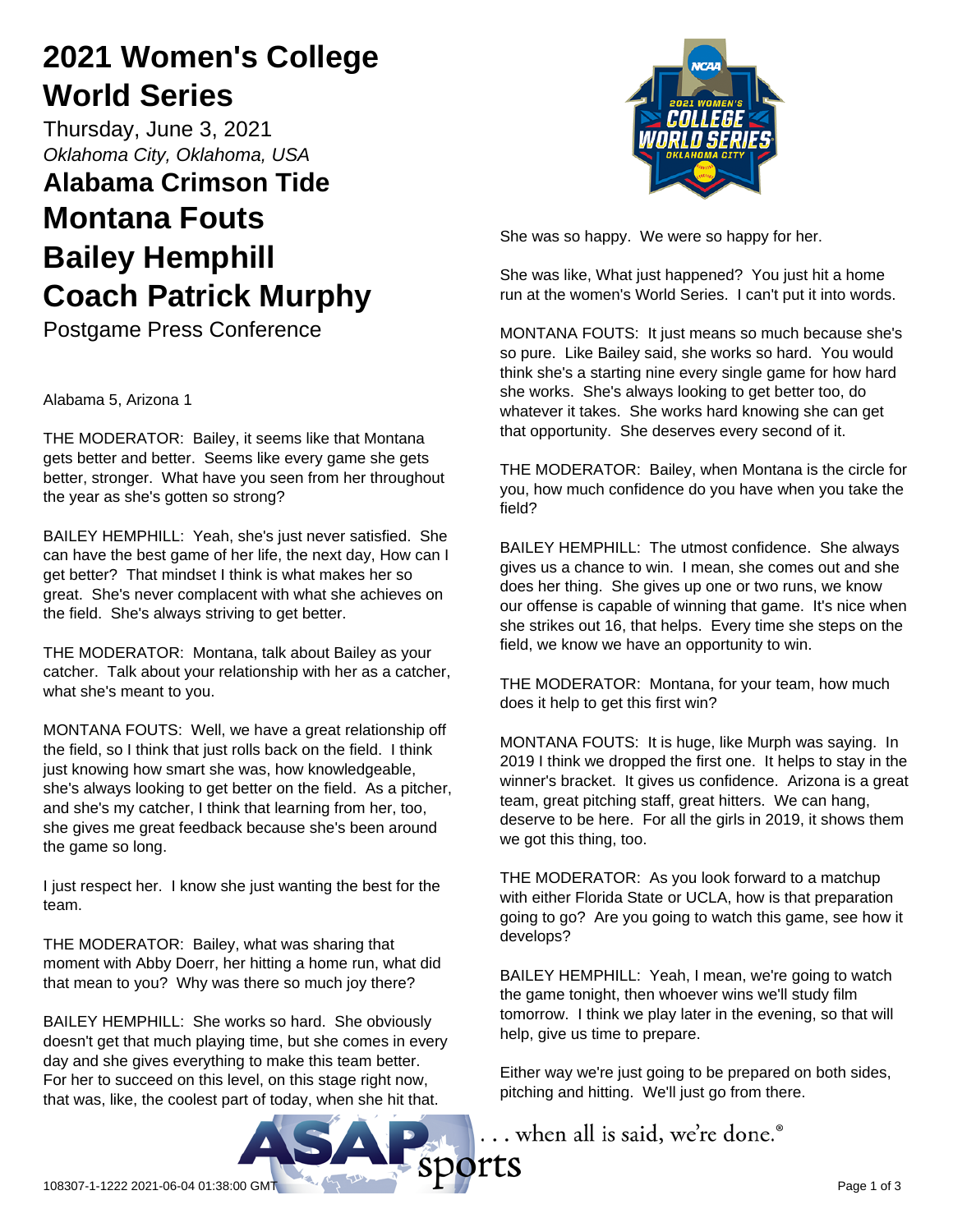THE MODERATOR: We'll take some questions.

# **Q. Bailey, you get so few strikes thrown your way. How do you stay ready when you get that strike? Montana, how driven do you think Bailey is to win a championship while you're here?**

BAILEY HEMPHILL: I think I've struggled with that lately. I've kind of gotten into the lull of ball, ball, ball. That was my focus this week of staying ready. If the count is 3-0, I'm still in it, looking for that strike, trusting my plan.

Yeah, I just have that mindset of just staying ready and still looking for my pitch, not giving into what the pitchers are trying to make me do.

MONTANA FOUTS: I think one of the best things, my favorite things about Bailey, is just because she's so talented, she pours into other people. I think that just shows how badly she wants it. If she's the only one doing it, the only one understanding, we're not going to win very many games. Her pouring into other people shows everything you need to know about her.

### **Q. Montana, could you talk about your performance tonight. You seemed very comfortable out in the circle. What was your mentality going into this game?**

MONTANA FOUTS: Just, again, trusting my stuff, trusting my spin. I knew they were great hitters, obviously, experienced. They're as used to this stage as we are. I think not relying on speed, trusting spin and my defense, they made some great plays today to get us out of some innings. Just trust the process, yeah.

# **Q. Montana, you said before in the past Jennie Finch was one of your role models. What was it like to have the performance you did in front of her? Bailey, what was it like playing in a bigger stadium?**

MONTANA FOUTS: I didn't know she was out there. I think that is pretty cool. She is one of my role models. I've looked up to her my entire life. I'm still as big a fan now as I was then. It's pretty cool that our team won and we did well on both sides of the ball.

BAILEY HEMPHILL: Yeah, I mean, the bigger stadium is nice. It just shows how much the game has grown in the past few years, and also the fans are invested. I mean, it wasn't a full house, but I'm excited for the next few games to see what it's like, I mean, packed out.

It's just really awesome to have that many people want to watch our games.

THE MODERATOR: Thank you, congratulations. We'll see you tomorrow.

BAILEY HEMPHILL: Thank you.

MONTANA FOUTS: Thank you.

THE MODERATOR: Now joined by head coach Patrick Murphy.

We'll start with questions.

### **Q. How good of a player is Bailey?**

PATRICK MURPHY: She's awesome. She takes a beating behind home plate. She keeps coming back for more. She's kind of led the way this year in terms of resiliency, grit.

The thing that has been a key with her this year, not a lot of people talk about it, is she holds people accountable. I know it's the toughest thing in the world for that age of kid to do that with some of their best friends. But she has done it since day one in August.

I think that's one of the keys of this team's success, is they realize she's one of the leaders. When she does say, "Pick it up," they look at her, nod their head, and do better.

You absolutely need that type of kid on a team.

### **Q. Talk about the decision to go to Abby Doerr there. She hits an absolute missile to give you a 5-0 lead. Talk about having the bench ready.**

PATRICK MURPHY: We kind of challenged them actually. A buddy of mine had emailed me earlier before post-season play started. We really challenged whoever it might be. They never know until maybe 30 seconds before, I'll give a nod and say, "Abby, hey, be ready here."

That was one of the things that former players told me they wish I would have done. Now I give them a little bit of a warning. The rest is up to them.

But so proud of both of them. Haney just missed hers. Obviously Abby, I think it was an 0-2 count, too. She has battled and battled and battled. She has wanted to do well for this team all season long. That was certainly the biggest hit of her career.

**Q. Regarding Bailey, certainly not the first hitter you've had who has drawn a lot of walks. Is there a learned trait that hitters pick up to deal with that or**

... when all is said, we're done.®